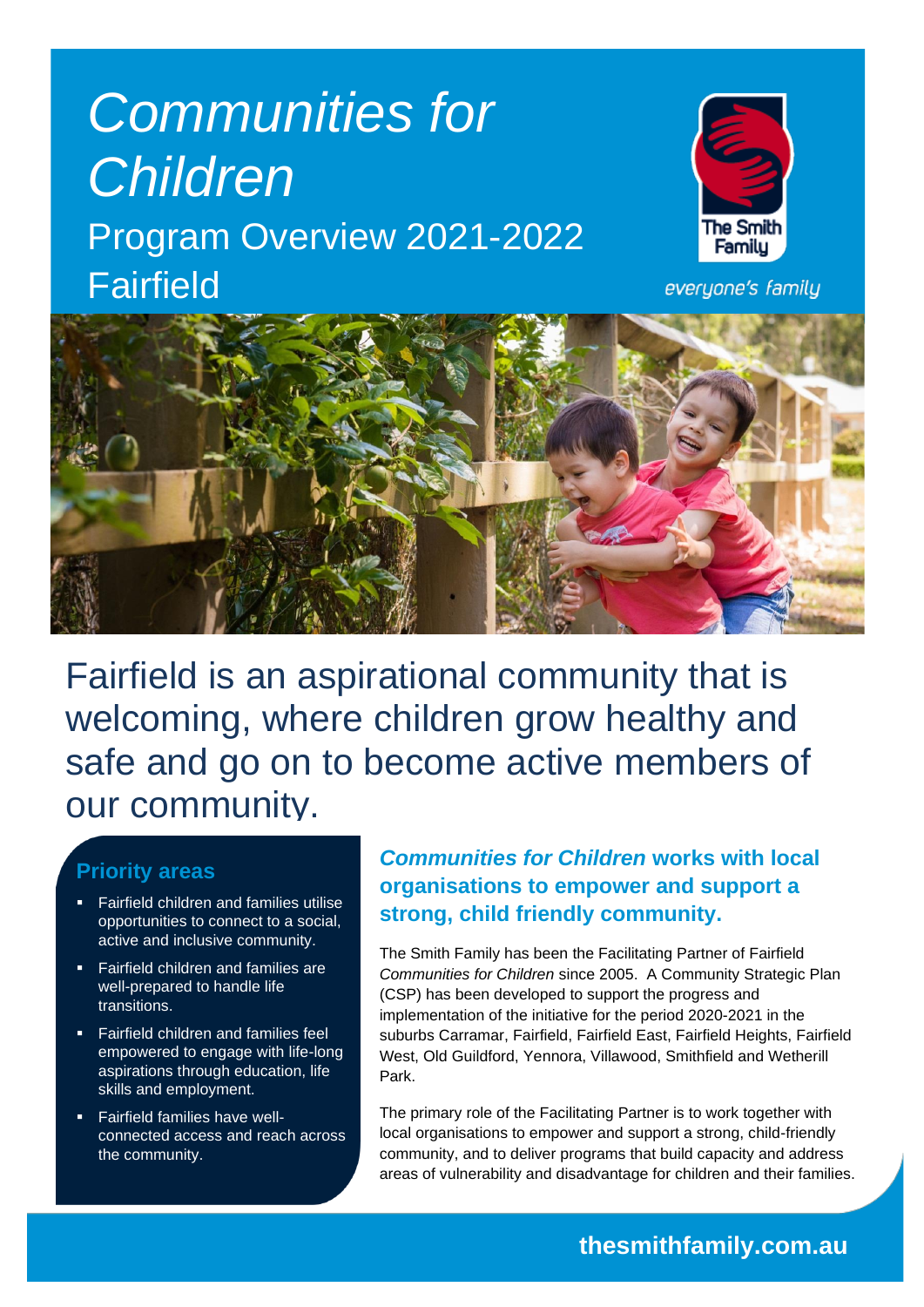# *Communities for Children* Program Overview 2020-2021 Fairfield



## **Community Partners are funded to deliver services within the Fairfield area for children aged from birth to 12 years and their families.**

#### **BIG STEPS**

Targeting families and children, this project aims to promote early childhood learning by building capacity for school readiness, creating opportunities to develop community engagement and social skills through sporting activities, and supporting emerging communities and migrant families to enhance their parenting skills through a co-designed program that incorporates evidence based practices.

**Community Partner:** Community First Step

**Service delivery area:** Fairfield CfC area and selected local primary schools

**Eligibility**: Children aged 0-12 years and their parents/carers living in Fairfield East, Yennora, Old Guildford, Villawood and Carramar.

**Contact:** Usha Rao 02 9727 4333 | [usha.rao@cfs.asn.au](mailto:usha.rao@cfs.asn.au)

#### **ENRICHING KIDS**

Provides children and families access to social and community development activities, teaching children resilience, self-esteem and emotional skills. Activities aim to support emotional and behavioural skills for managing feelings and coping with life challenges.

**Community Partner:** The Parks Community Network Inc.

**Service delivery area:** Fairfield CfC area and selected local primary schools

**Eligibility**: Children aged 4-12 years and their families

**Contact:** Tairyn Vergara 02 9609 7400 | [ceo@parkscommunity.org.au](mailto:ceo@parkscommunity.org.au)



#### **GETTING READY FOR LIFE**

A universal program for parents/caregivers with children 0-5 years old to set goals and achievement plans that strengthen their emotional attachment and build the parents' capacity to support their children's preparedness for life and learning at school. The program is provided at community venues or the home, and families that would benefit are supported to register their children and attend early learning centres.

**Community Partner:** Uniting

**Service delivery area:** Fairfield CfC area

**Eligibility**: Parents and carers with children aged 0 - 5 years

**Contact:** Susie Wilkins 02 4621 9306 | [swilkins@uniting.org](mailto:swilkins@uniting.org)

**thesmithfamily.com.au**